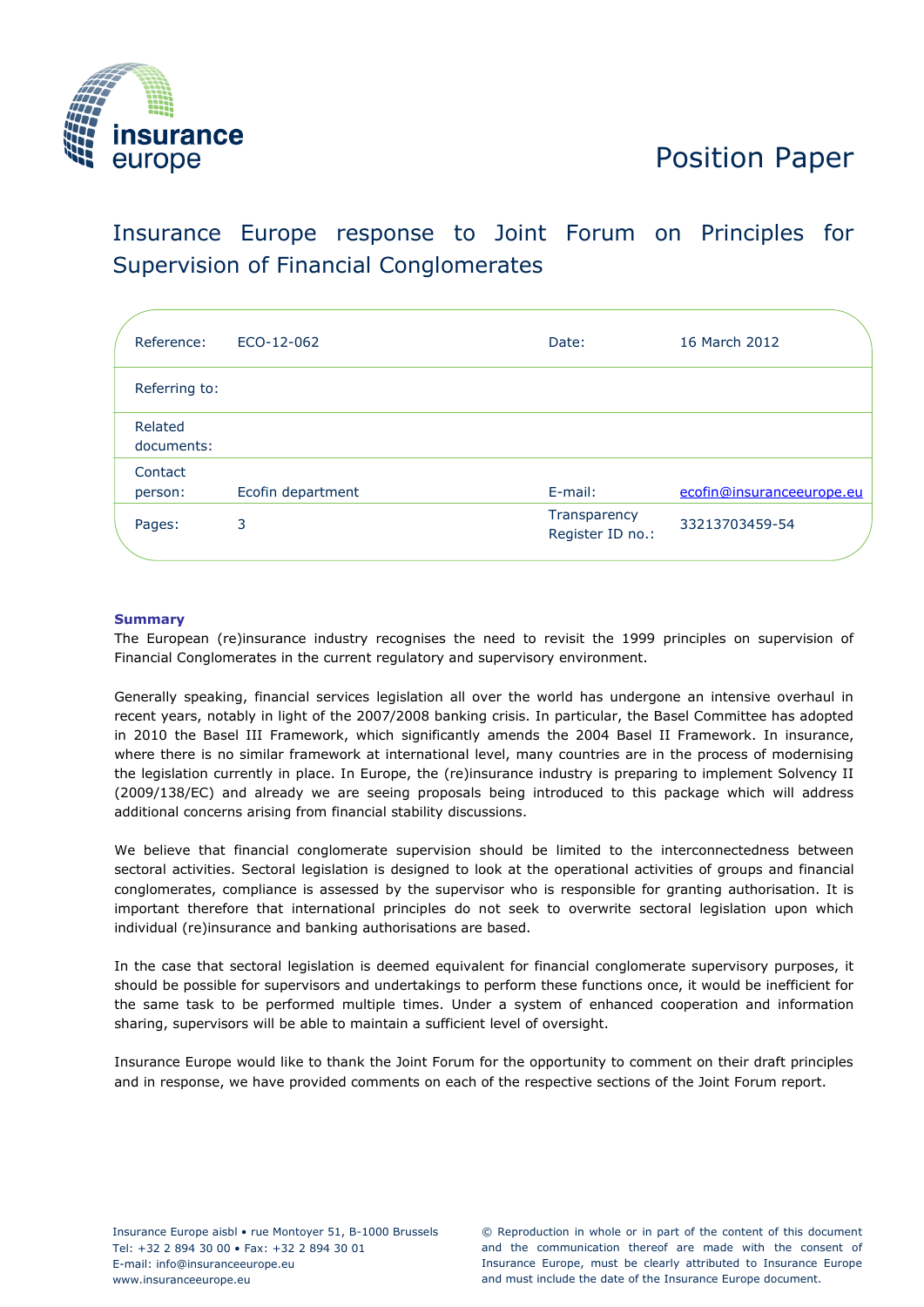

# **Scope and Supervision**

Under point 3 of the opening section, Insurance Europe has concerns with the order of wording used when identifying the scope of application. The Financial Conglomerates Directive (FCD) (2002/87/EC) recognises a financial conglomerate at European level when at least one of the entities in the group is within "the insurance sector and banking sector or investment services sector". The FCD continues to say that investment services are then added to the largest financial sector.

It is unclear how "securities", as a financial sector activity, would be interpreted at international level. If it is likely to be interpreted as investment services/asset management, then we find it even more important to reflect the ancillary nature of that activity. For this reason, we would propose to reorder the wording to align with the FCD.

This is an important point for European (re)insurers which may perform their investment services functions inhouse. Misinterpretation of the Joint Forum wording could result in these groups being identified as a financial conglomerate, despite that their core business is carried out in only one financial sector. In general, it will be difficult for groups to manage their obligations if their status is recognised differently at international and regional level.

In response to principle 9, consideration should also be given to procedures which would allow that corrective measures are removed or discontinued upon compliance of the financial conglomerate.

# **Corporate Governance**

Corporate governance frameworks are dependent on the company law framework of the jurisdiction in which the undertaking is established. Corporate governance terminology can vary per jurisdiction depending on the legal structure of that country.

For this reason, we propose that international principles be sufficiently high level so as not to contradict the legal framework of the jurisdiction in which undertakings and groups are established. For example, terminology such as "Board" and "Senior Management" used in principles 11 to 13 may give rise to ambiguity.

In Europe there is a distinction between the management board and supervisory board. As such, the roles and responsibilities of boards will differ depending on whether a one or two tier structure is applied in that jurisdiction i.e. whether the management and supervisory board are combined or separated. The exact structure is dependent on national company law and cannot be altered via sectoral legislation. Under Solvency II, legislators have used the term "Administrative, Management or Supervisory Body"; this accommodates both one and two tier board structures.

# **Capital Adequacy and Liquidity**

We do not agree with the Joint Forum's proposed text in implementation criteria (16d), referring to the need for group-wide capital to exceed regulatory minimums and targets. Firstly, we believe that sectoral legislation in Europe is sufficiently risk based. Secondly, for the (re)insurance groups under scope of Solvency II, there will be two capital requirements (SCR and group SCR floor) allowing for a supervisory ladder of intervention in the case of a breach. Thirdly, Pillar 2 mechanisms such as ORSA will consider non-quantifiable risks and longer term capital planning to ensure that capital planning considers more than just regulatory capital requirements. In this context, we believe that sectoral regulatory requirements are sufficiently robust and we would therefore ask the Joint Forum to remove reference to additional "targets".

Insurance Europe wishes to stress that regulatory capital requirements for groups are well-advanced in certain parts of the world and we would invite the Joint Forum to give due consideration to these discussions before moving forward with additional principles which may contradict existing frameworks.